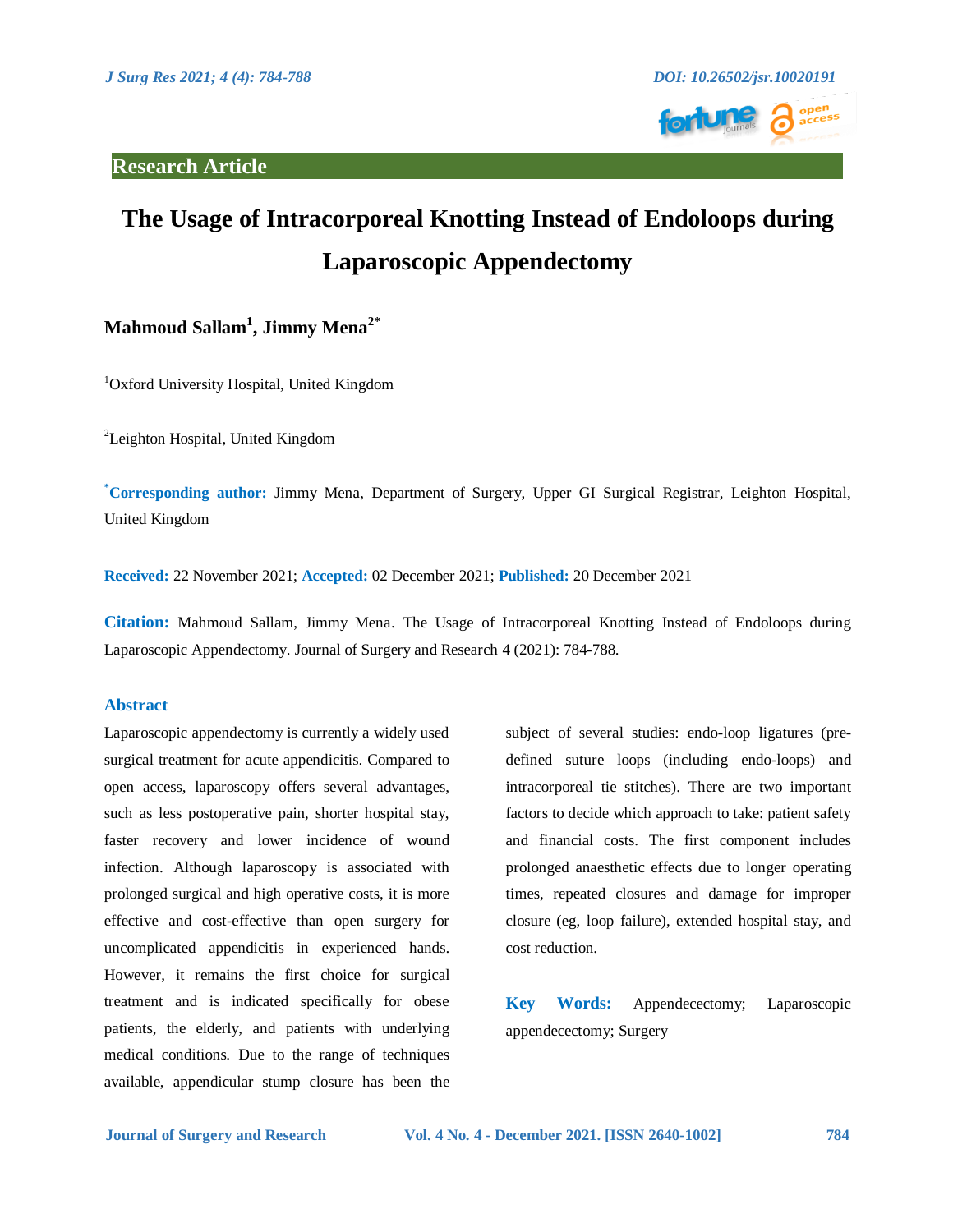#### **1. Introduction**

The most acute abdominal condition required for emergency surgery is appendicitis. Open appendectomy is the standard approach to treatment. The open approach technique has many advantages, including less pain in the back period, faster return to normal activity and work, and a lower percentage of wound infections. Significant closure of the appendix stump is necessary to avoid serious complications such as fistulas, peritonitis and sepsis. During LA, many changes have been introduced with new material to improve and eliminate appendix stump closure, including; base closure with staplers, endoloops, titanium clips, non-absorbent polymer clips (lock clips), handmade loops, base closure with extracorporeal ligation sliding knot or intracorporeal knot. Intra-abdominal lumps are harder and more difficult to tie using a laparoscope because of limited space for movement, lack of rotating motion in the wrist joint, movement due to the full length of the device, from the desired site. Is far away and manual skills are also required. Extracurricular eclipse is a widely used alternative technique. The idea is to use extra corporeal sliding knots, tie the knot out of the body and then slide it to the base. The applied knot should be as safe as a conventional knot, which should be quick and easy to apply. The most common intracorporeal knot tying techniques are; intracorporeal Square Knot (Loop Method, Square Knot), Surgeons Knot, Tying laparoscopic intracorporeal knots with one instrument: Dowais tie and Single instrument intracorporeal knot tying.

## **2. Methods for closure of appendix stump 2.1 Endoloop**

Endoloop is is a commercial product commonly used in LA. It can be made of silk or polyglactin and is available in different strengths. Some authors have suggested the use of endoloop because it protects the closing of the attached stump and makes it less expensive. Applying endoloop will connect this loop to the connection base. The two endoloops can be placed separately on top of each other. It provides closure of the residual stump similar to ligation with open appendectomy. Although the operation is compared to the use of staplers or staples, it is similar to other methods in terms of reliability. Endoloop is cheaper than using a stapler, but still more expensive than some other methods. To keep costs down, a loop similar to that commercially available from Endoloop can be made. Hand-made loops are made in no time and used like end-loops. The cost of this method, which is easy to build and use, is much less and is safe to use.

#### **2.2 Suture knot**

Suture closure of the appendix base in LA can be done in a similar manner to open surgery. To do this, you can prepare a knot in the abdomen . Internal tie knots require more experience than other methods. Studies have shown that this method is as safe as any other method. A much cheaper way is to loosen the appendix base with sutures, which has the drawback of lengthening surgery time.

#### **3. Materials and Methods**

Both LAs conducted by surgeons have been recovered retrospectively in the UK In the analysis, only IK and EL techniques were used to close the appendix stump. The attachment procedure performed with linear staplers has been abolished. Patients are divided into two classes (IK and EL groups). Stamp closure methods are chosen at the discretion of the surgeon. Informed consent was received from all patients. Patient reports (age, gender, BMI (Body Mass Index),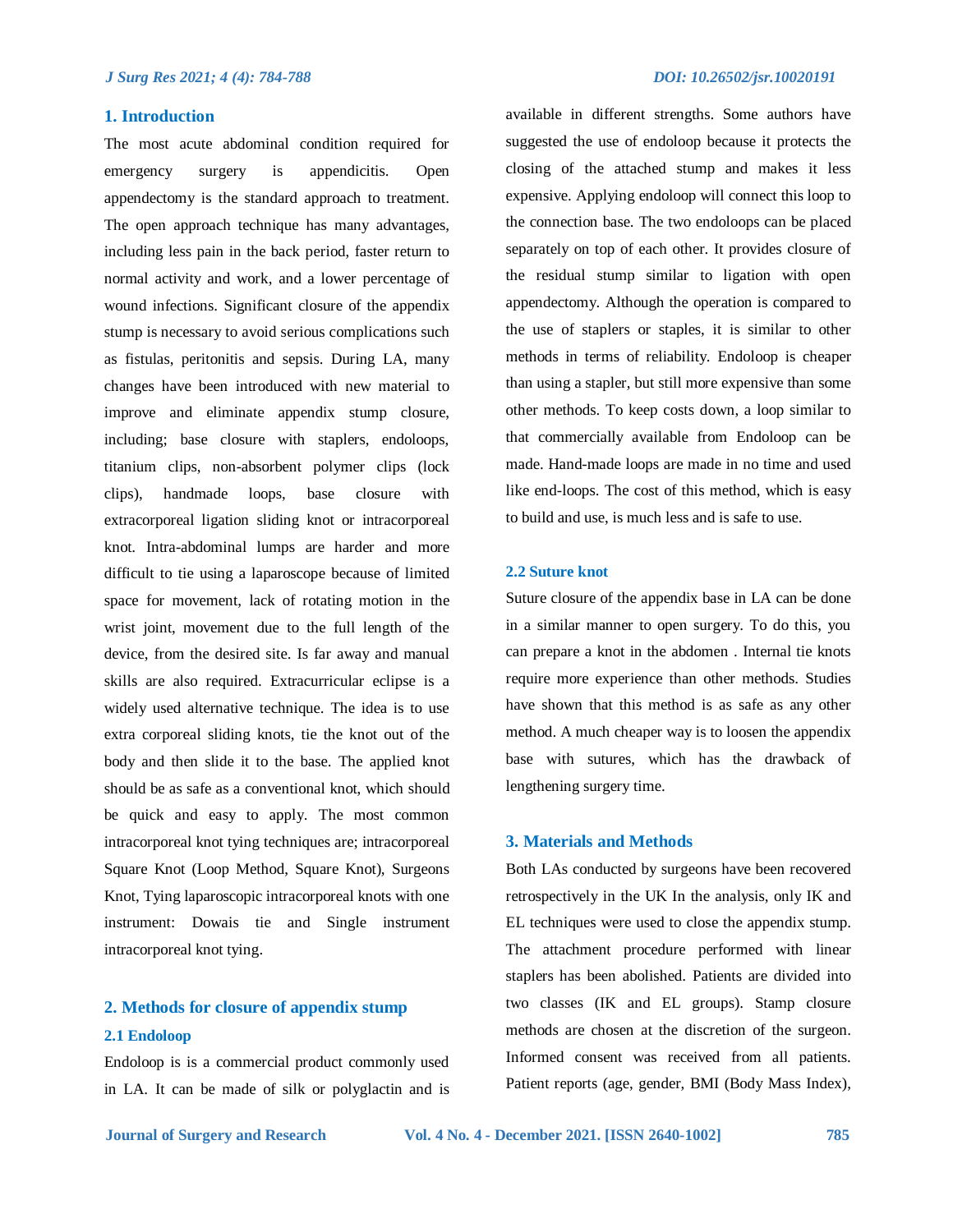#### *J Surg Res 2021; 4 (4): 784-788 DOI: 10.26502/jsr.10020191*

ASA Score) are collected from patient reports. Variables were recorded including service time, use of drains, and length of hospital stay. Patients were called for a follow-up appointment a week after surgery. Postoperative concerns were initially included (<30 days).

#### **3.1 Surgical technique**

All patients were injected intravenously with secondgeneration cephalosporin antibiotics 30 minutes before the prophylaxis incision. The urine catheter was inserted and removed before waking the patient. The operation was carried out through three ports. A pneumoperitoneum was inserted through an inferior umbilical incision. In patients who had not previously had abdominal surgery, varicose needles were used to insert into the abdominal cavity. In patients who had previously had abdominal surgery or in pregnant women, the open technique was used to enter the abdominal cavity. Intra-abdominal pressure was brought to 12 mm Hg. A 10 mm trocar was inserted through the umbilical cord. This trocar offered a 30 degree view. The second trocar was inserted through the quadrant below the left abdomen. Depending on the surgeon's choice, the trocar was either 5 mm or 10 mm. focusing on the bladder; a third trocar with a diameter of 5 mm was inserted from the suprapubic region. In patients who underwent IK, first, the thread was inserted through the left trocar into the abdominal cavity, wrapped in a loop around the base of the appendix, and removed by the same trocar.In patients who underwent EL, a slip knot was obtained externally and reached the base of the appendix with a laparoscopic dissector. When the base of the appendix is reached, the node is externally fixed with one end of the suture in the hand and the other end is fixed intracorporeally using a laparoscopic dissector. The extra suture ends were curtailed and nodes 2 and 3 were placed in the intracorporeally. Appendicular transection was performed remotely for this suture with ligature. In both techniques, the specimen was placed inside the endo bag through the umbilical trocar-site. Facial defects of 10 mm trocars were sutured with No:1 Vicryl.. A drain was placed according to intra-abdominal findings and at the discretion of the surgeon. One in all patients had their drain removed prior to discharge. In the sixth hour postoperatively, patients were given a normal diet and discharged the next day of operation.

#### **4. Results**

There were two patients in the IK group, one of whom was long-term of staying, and the other has a little time. In terms of operating hours, the average duration in the IK group was slightly longer than in the EL group, but this statistic was not significant. Drains were placed in 5 patients in IK group and 7 patients in EL group. The length of stay in hospitals was similar between groups. Considering the complexities, the differences between the groups were not statistically significant. In the EL group, at the beginning of the period, the supplement was seen in bed after a collection was published. Percutaneous aspiration was demonstrated and anesthetic antibiotic therapy was optional. The patient recovered somewhat without the need for drainage. Other complications were minor wound problems. No deaths were reported.

### **5. Discussion**

The results show that the IK technique was as safe and feasible as the EL technique for ligating appendage stumps. While not statistically significant, the IK method is 3 minutes longer than the EL method. Postoperative infectious complications after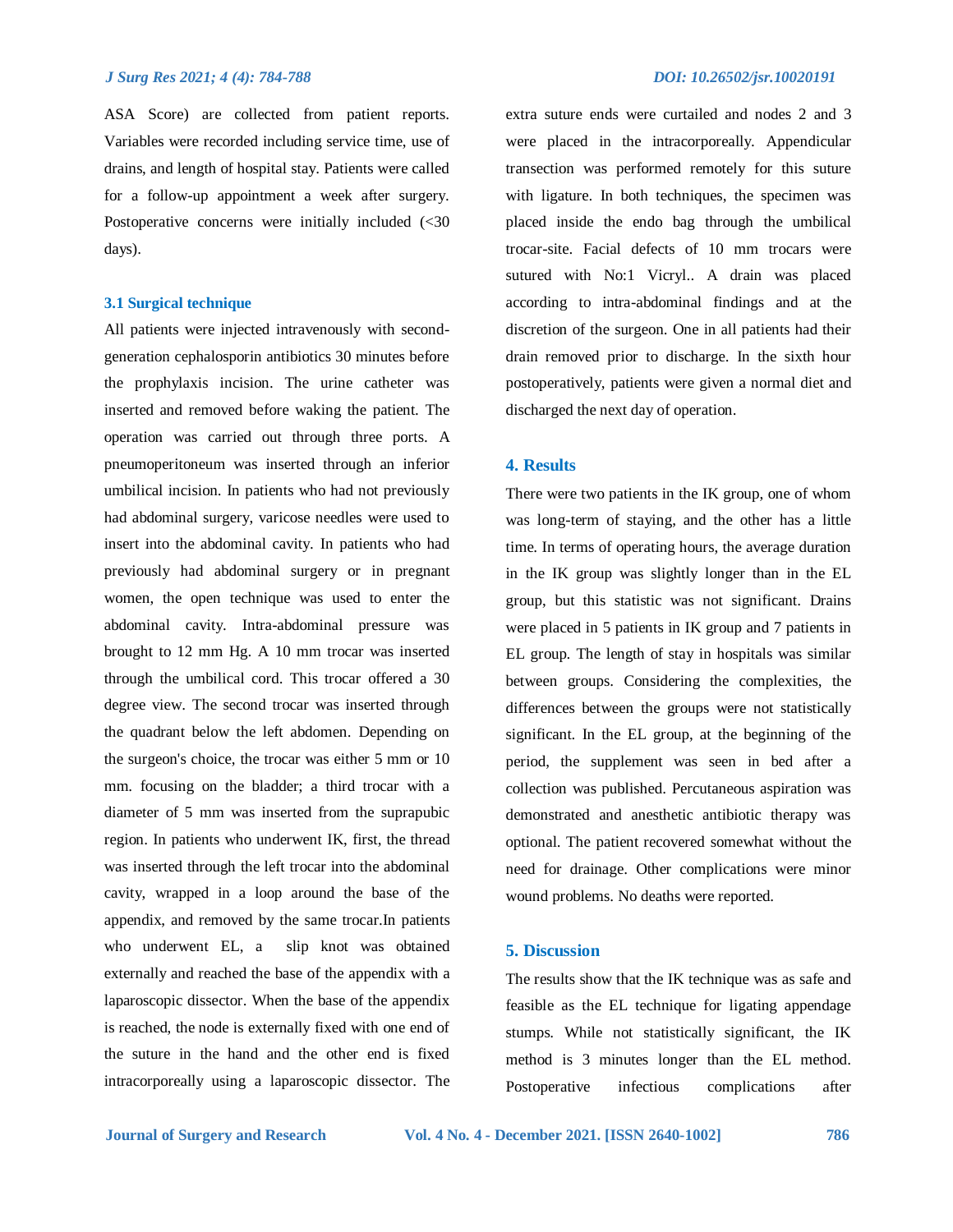#### *J Surg Res 2021; 4 (4): 784-788 DOI: 10.26502/jsr.10020191*

appendectomy have been reported to be affected by the degree of appendicitis. The operating time in the IK group was 15 minutes longer than in the metal cut group, which was statistically significant. Complications and hospital stay periods were similar between groups. Numerous studies have described invagination suture techniques for appendix stumps. We believe that this technique, seen as a practice in open appendectomy technique, has been reduced by the laparoscopic approach. Other studies have compared endoscopic staplers, titanium staples, and invaginated sutures, where invasive stitches lead to complications compared to hospital stays, longer surgical times, and other procedures. This proportion has been reported to be high. The ideal closure of the appendix stump during LA surgery has not yet been described. Based on the ideal method of closing the appendix stump, it can be expected to have the lowest possible complication rate, easily accessible, inexpensive, and easy to apply. One of the limitations of our study is its retrospective nature. Therefore, some data and the loss of patients during postoperative follow-up cannot be avoided. A similar study with a prospective randomized design provides additional information. Depending on the results, the IK method can be recommended over the EL method, due to its low cost and ease of access. Another advantage of the

IK method is that it eliminates dependence on commercial products like EL. Further; The IK procedure helps prepare surgeons for advanced laparoscopic procedures.

#### **6. Conclusions**

Despite further research, there is no universal consensus on any method. No specific method is recommended in the literature. There are prospective randomized studies with large sample sizes comparing different methods. Keep in mind that using Endoloop is more expensive than other methods. It is best to use cheaper alternatives such as sutures and ties. Clinical research on these issues is very limited. Clinical studies should support the safety of these methods as seen in clinical studies. The data showed that all methods have the same reliability. Therefore, the cheapest and easiest method to implement should be considered as the first option. However, the final decision on how to use it depends on the surgeon's training and experience, the availability of equipment at the facility, the cost, and the degree of inflammation of the appendix.

#### **References**

- 1. Semm K. Endoscopic appendectomy. Endoscopy 15 (1983): 59-64.
- 2. Mayir B, Bilecik T, Ensari CO, et al. Laparoscopic appendectomy with hand made loop. Videosurgery Miniinv 9 (2014): 152- 156.
- 3. Guller U, Hervey S, Purves H, et al. Laparoscopic versus open appendectomy: outcomes comparison based on a large administrative database. Ann Surg 239 (2004): 43-52.
- 4. Aziz O, Athanasiou T, Tekkis PP, et al. Laparoscopic versus open appendectomy in children: a meta-analysis. Ann Surg 243 (2006): 17-27.
- 5. Delibegović S, Matović E. Hem-o-lok plastic clips in securing of the base of the appendix during laparoscopic appendectomy. Surg Endosc 23 (2009): 2851-2854.
- 6. Wilson M, Maniam P, Ibrahim A, et al. Polymeric clips are a quicker and cheaper alternative to endoscopic ligatures for